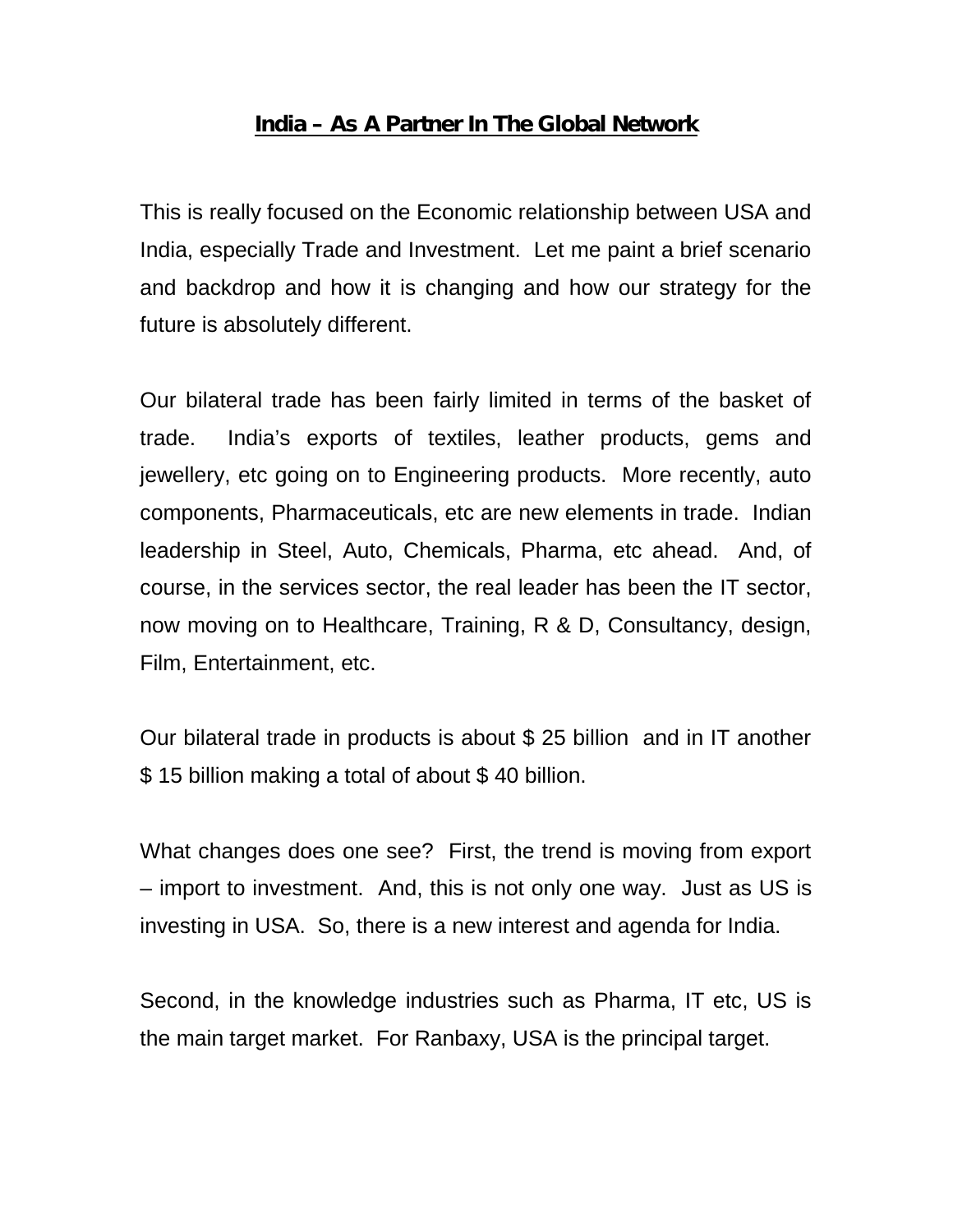Third, the whole range of services sector industry. So the interdependency is growing and it is two  $-$  way, not one  $-$  way. In fact, US dependency on India is rising and will rise further and sharply. This, in fact, gives us another window into the US in Healthcare which will put IT in the shade as far as outsourcing is concerned. US spent \$ 1.5 tril. on HC in 05. By 2015 it will be \$ 3.5 tril. Share of GDP 20% +. By 2015, nurses shortage 1 mn. USA vulnerable. Can't sustain competitiveness and growth.

India can be the Healthcare service provider and partner – No country so positioned because of our young, HR talent.

A 10% saving for USA  $=$  \$ 350 Bn to be reinvested in economic development.

So, this is the scenario I see in Trade and Investment between India and USA with increased dependency by USA on India, increased vulnerability of the US and major opportunities for India.

I see a \$ 100 bn and trade volume in the near future with the balance in India's favour as it is now.

And, if GoI were to shed its generosity towards China by changing the policy towards SSI, then we can compete effectively in low – tech, lab – intensive products in the US and globally. Today, over 500 Products are not allowed to be made in large scale manufacture.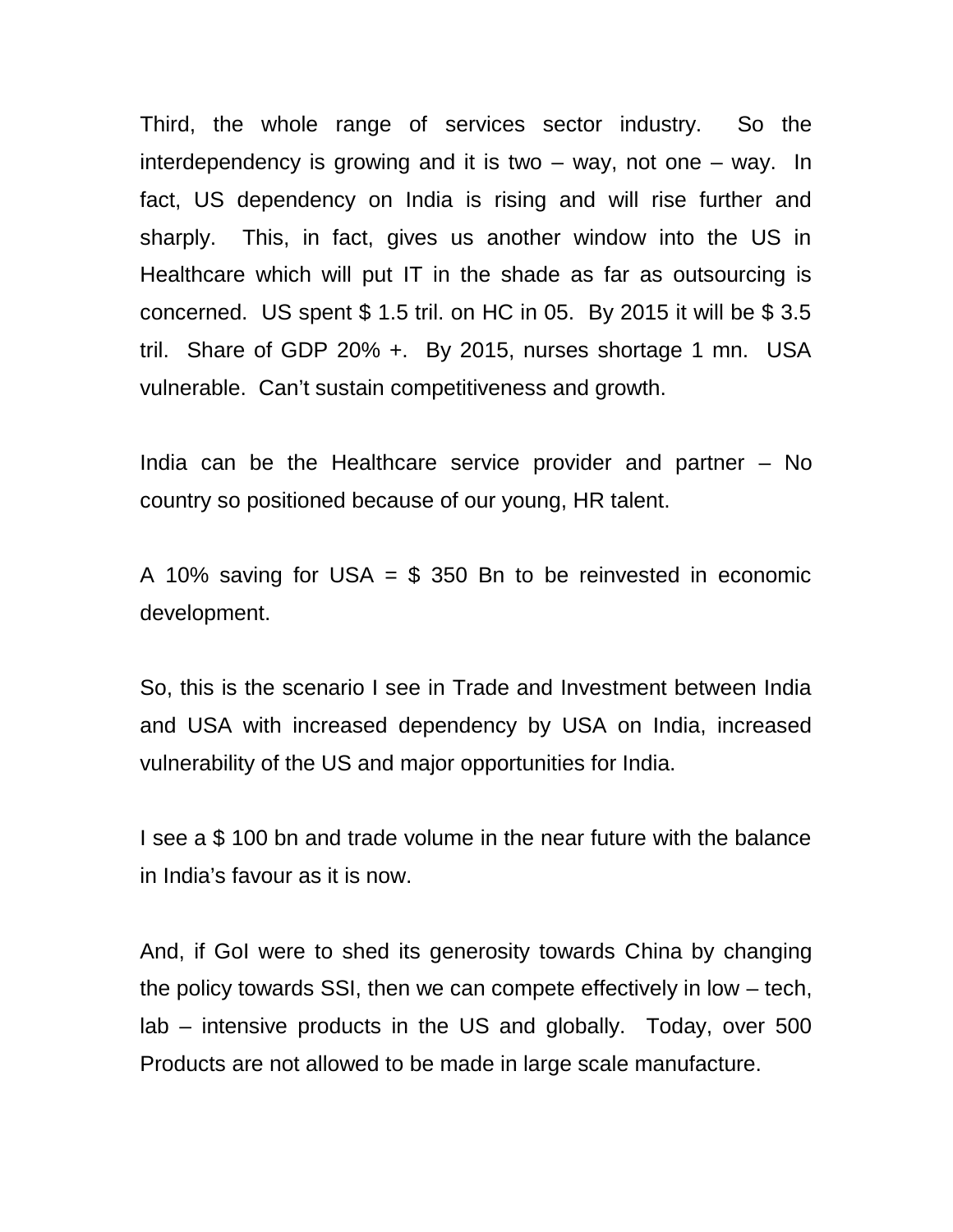Let me now turn to the specific issue of WTO and TRIPS

- Trade Related Intellectual Property Rights (TRIPS) has been a topic for discussion by India and US since the early 90s.
- The US wants strict patent regime to ensure that the very high levels of expenditure on research by companies for patenting drugs and other products is protected in global markets.
- India has over the last few years fully agreed and implemented these provisions to ensure that patent rights are protected in all areas of manufacturing, especially in drugs and chemicals because our position has changed from an importer to exporter.
- I India is implementing all its provisions under the TRIPS agreement today.
- Two big issues on TRIPS in the Doha Round have seen India and the US on different sides.

## TRIPS and Public Health

 The first is the issue of Para 6 amendment, which is on TRIPS and public health, which allows poor countries to use the compulsory licensing route to import patented drugs from the cheapest supplier to contain an epidemic.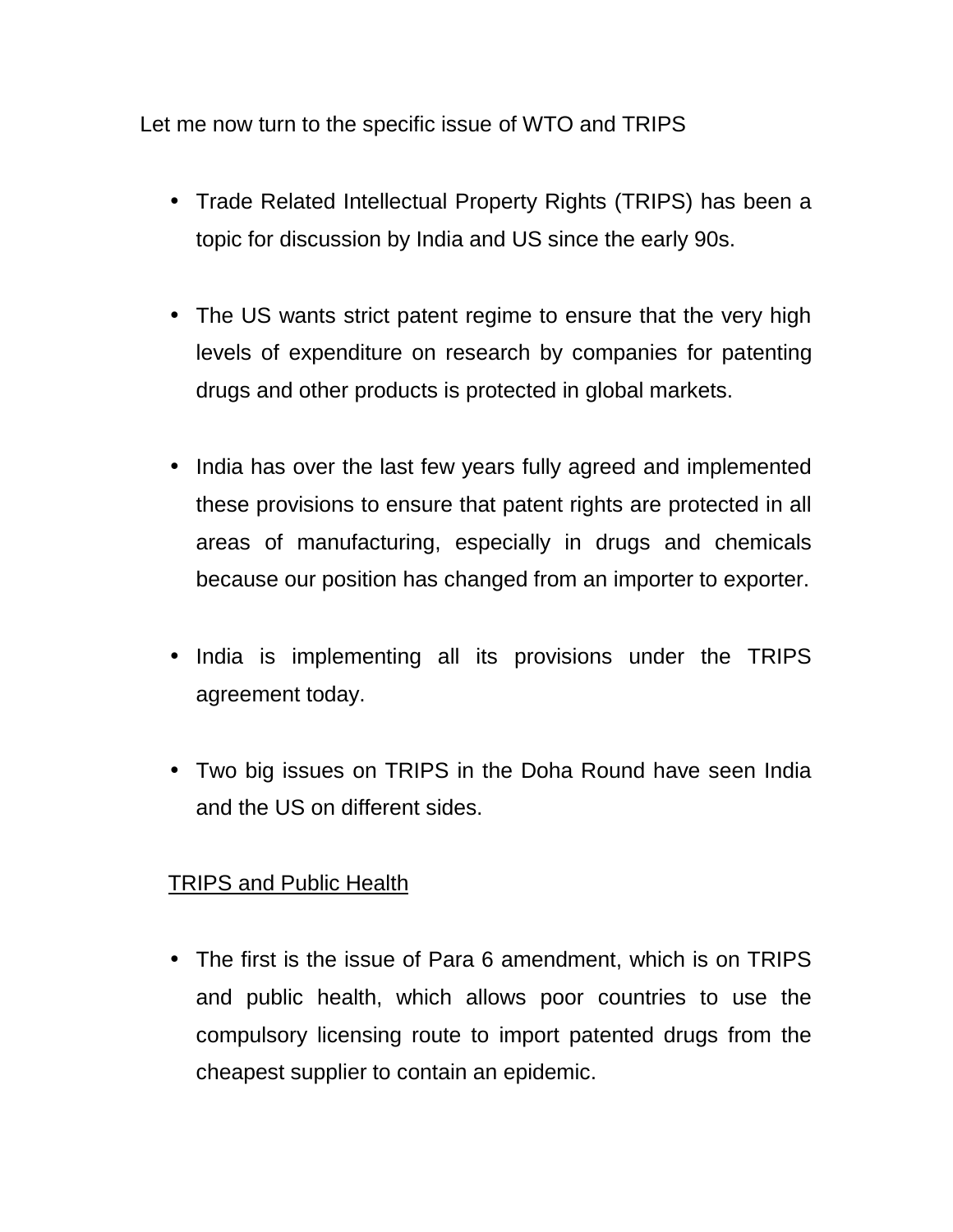- The debate with the US on one side and developing countries like India, Brazil and Argentina on the other has been on product and disease coverage, import eligibility, supply eligibility and safeguards.
- Despite several attempts a definite solution to this long standing issue is still hanging fire.
- US has been worried about the misuse of this provision for selling patented drugs.
- Countries like India have, however, argued that putting stringent conditions would make the provision completely useless.
- Both sides seem right in their arguments but if a quick and satisfactory compromise solution is not found then this very humanitarian issue in the Doha Round will be lost although some countries like Canada have already started implementing this decision through a national legislation.

## TRIPS and Convention on Biodiversity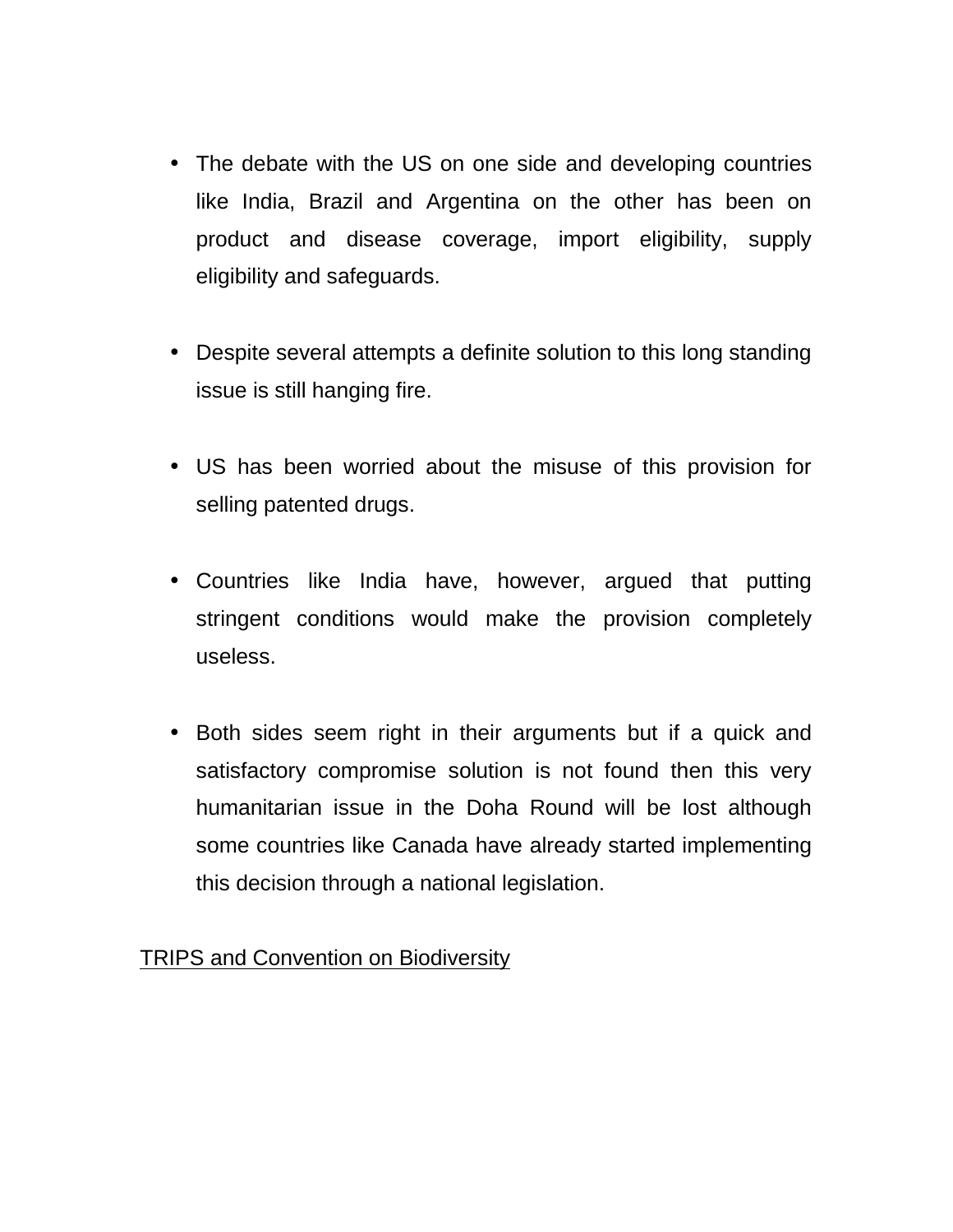- The second is the issue of disclosure of the source of biological materials and related traditional knowledge in patent applications.
- The two countries have differences on whether such a patent based system is necessary to ensure the equitable sharing of benefits from genetic resources.
- India has been insisting that disclosure requirements are necessary and has argued that under the current intellectual property regime, genetic resources and associated traditional knowledge are often erroneously dealt with as if they formed part of the public domain, open to appropriation by anybody without any obligation to ask for permission and pay back the provider.
- The US has been advocating contract-based approach -- which simply encourages national authorities to enact a legislation telling companies to set up private contracts with the holders of genetic resources.
- This India feels would not prevent international misappropriation as it is difficult to enforce a foreign obligation for an act that is not prohibited in the country in which it is to be enforced. As most genetic resources are used and patented by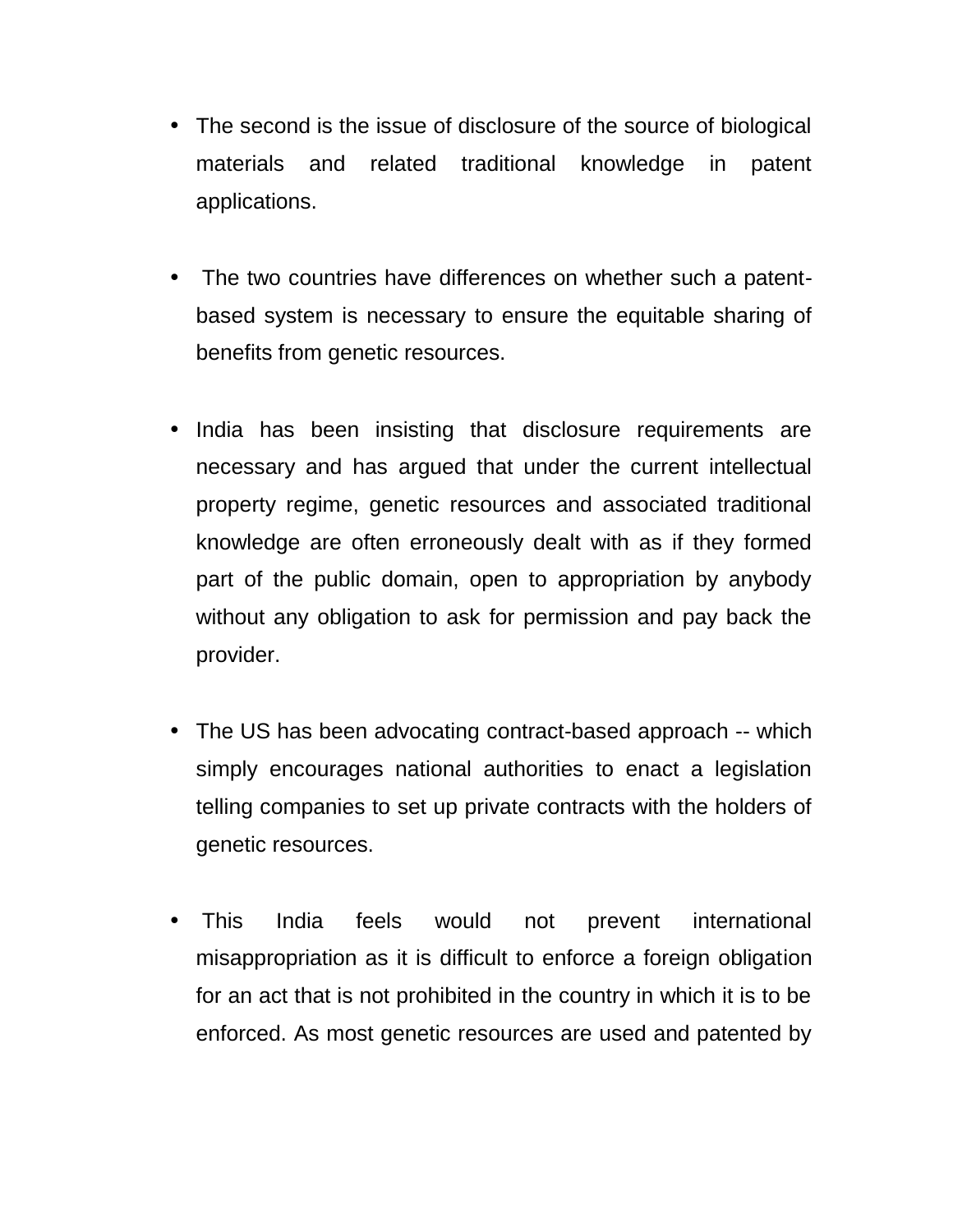multinational companies in foreign countries, India argued, a multilateral approach was necessary.

- India wants three types of disclosure requirements, namely (1) disclosure of source and country of origin of the genetic materials and associated traditional knowledge used in developing the invention claimed in the patent application; (2) disclosure of the evidence of prior informed consent and (3) disclosure of the evidence of benefit sharing agreement.
- In particular, India has stated that such a system would prevent the issuing of bad patents rather than forcing the burden of revoking bad patents on aggrieved third parties after they have been issued.
- The Indian submission at WTO also refuses US allegations that disclosure requirements would increase uncertainty and lead to additional burdens and obligations on patent applicants and offices.
- The December 05 Hong Kong declaration, however, does not make it mandatory on countries to include this as part of the single undertaking. But India is likely to pursue this issue since it impacts a large section of poor people in backward districts in India who want their bio-diversity and traditional knowledge protected.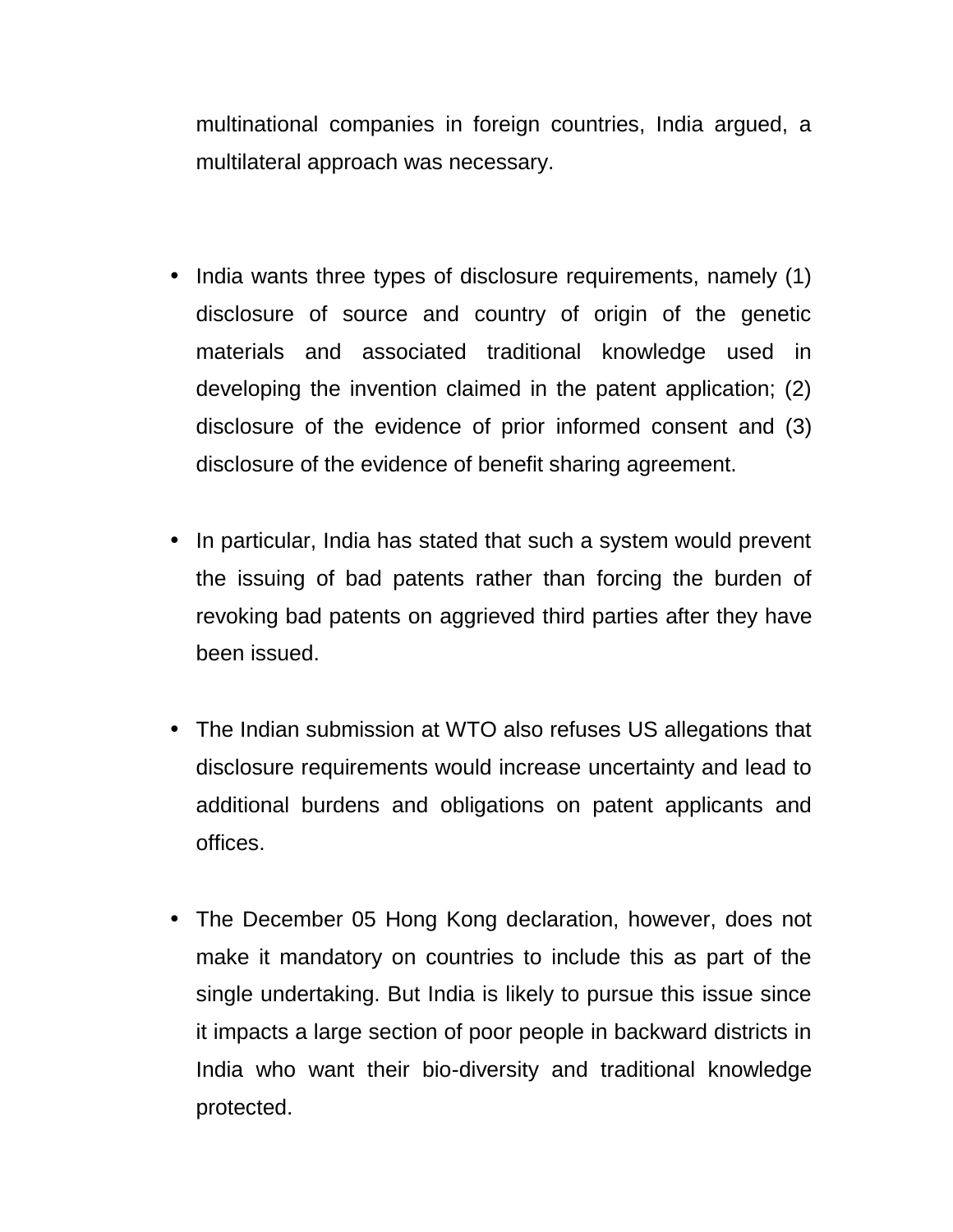The TRIPS agreement is very sensitive for most countries and India and the US would do well to sit across the table and try and find a solution to the problems on a bilateral basis. We can negotiate from a position of strength, not weakness.

Let me only add that, in our own national interest, we need to improve the efficiency of our legal system – the delays, the repeated adjournments, the shortages and inadequacies in our legal infrastructure, hard and soft because India is emerging in the world as a major economic and industrial player.

From a isolated, protected economic/industrial regime between 1947 & 1991 which bred inefficiencies and rent-seeking, liberal and comp has put pressure on Indian Industry which has been able to restructure, achieve global competitiveness and move from a defensive position to an offensive, aggressive stance.

In fact, I would go so far as to say that if legal services were opened to foreign participation we need not worry. Our lawyers are on par with US lawyers just as our entrepreneurs, scientists, engineers, doctors, etc.

I am constantly dealing with the US and see huge opportunities for India which will help us to 10% GDP growth and beyond. We now have a strategy on the trade and investment side covering manufacturing services, food and agriculture, infrastructure, Industry